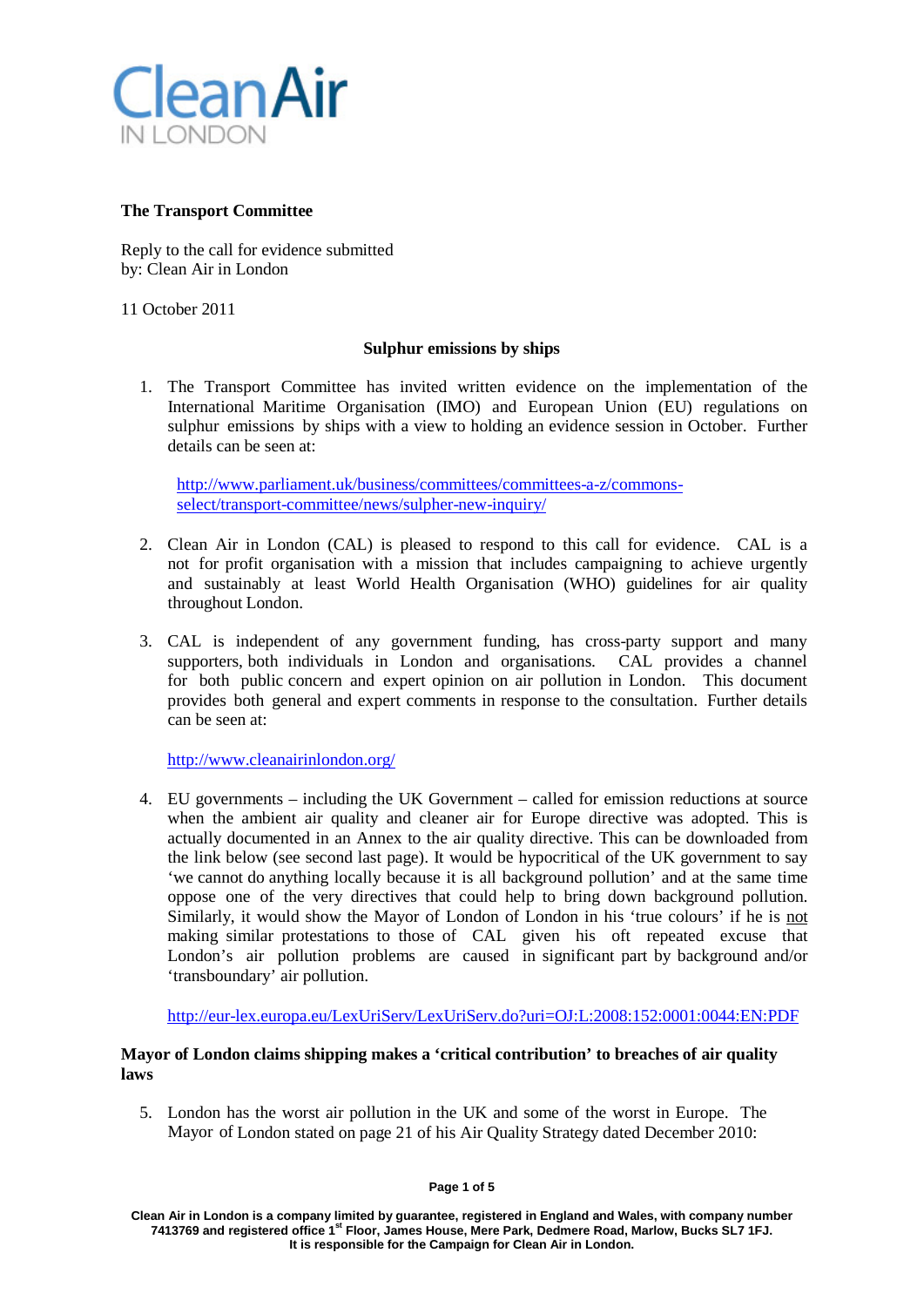

*"Sources such as aviation, rail, shipping and industrial sites do not constitute a significant portion of London-wide emissions to air, but they can make a critical contribution to local air pollution hotspots."* [CAL emphasis]

- 6. If the Mayor is correct, this means that shipping in one of four sources of air pollution in London that could be responsible for triggering – where road traffic is already a problem (e.g. Marylebone Road) – unlimited lump sum and daily fines for breaches of EU air quality laws.
- 7. CAL considers that the Mayor is likely to be understating rather than overstating the impact on London of harmful emissions from shipping and Thames River-traffic.
	- 8. Harmful emissions from shipping are on the rise while land-based emissions slowly reduce – even though ship-based mitigation measures are relatively cheap compared to other measures.
- 9. Please refer to Volumes 1 and 2 of Defra's Air Quality Strategy published in 2007. The diagram in paragraph 124 on page 43 of Volume 1 identified shipping measures as having huge net present value benefits (with the lower end of the range still significantly positive) compared to any other mitigation measures other than Euro engine emissions standards (which showed negative net present value at the lower end of the range). Further detail is included in Volume 2: page 180 shows annual net present value results of shipping measures through the IMO of £245m to £576m and 576,000 to 1,100,000 life years saved (2010 – 2109); and page 207 refers to the Air Quality Expert Group's main recommendations including *"Given the significant influence of transport emissions, measures which reduced the use of road vehicles, shipping and aircraft would be highly beneficial"*.

Volume 1

<http://www.defra.gov.uk/publications/2011/03/26/air-quality-strategy-vol1-pb12654/>

Volume 2

[http://archive.defra.gov.uk/environment/quality/air/airquality/strategy/document](http://archive.defra.gov.uk/environment/quality/air/airquality/strategy/documents/air-) [s/air-](http://archive.defra.gov.uk/environment/quality/air/airquality/strategy/documents/air-) [qualitystrategy-vol2.pdf](http://archive.defra.gov.uk/environment/quality/air/airquality/strategy/documents/air-qualitystrategy-vol2.pdf)

### **Health impacts of air pollution in London**

- 10. Using the same language used for alcoholism, obesity and smoking, the best estimate is that 4,267 deaths in London in 2008 were attributable to long-term exposure to anthropogenic and non- anthropogenic fine particles (PM2.5) at an average loss of life for these people of 11.5 years.
- 11. Following the clarifications in COMEAP's (Committee on the Medical Effects of Air Pollutants) ground breaking and excellent recent (2010) report on how to express the mortality effects of air pollution, CAL proposes new phrasing to improve the communication of public health risks in general and air pollution in particular. In essence, the estimate of 4,267 deaths in London in 2008 attributable to long-term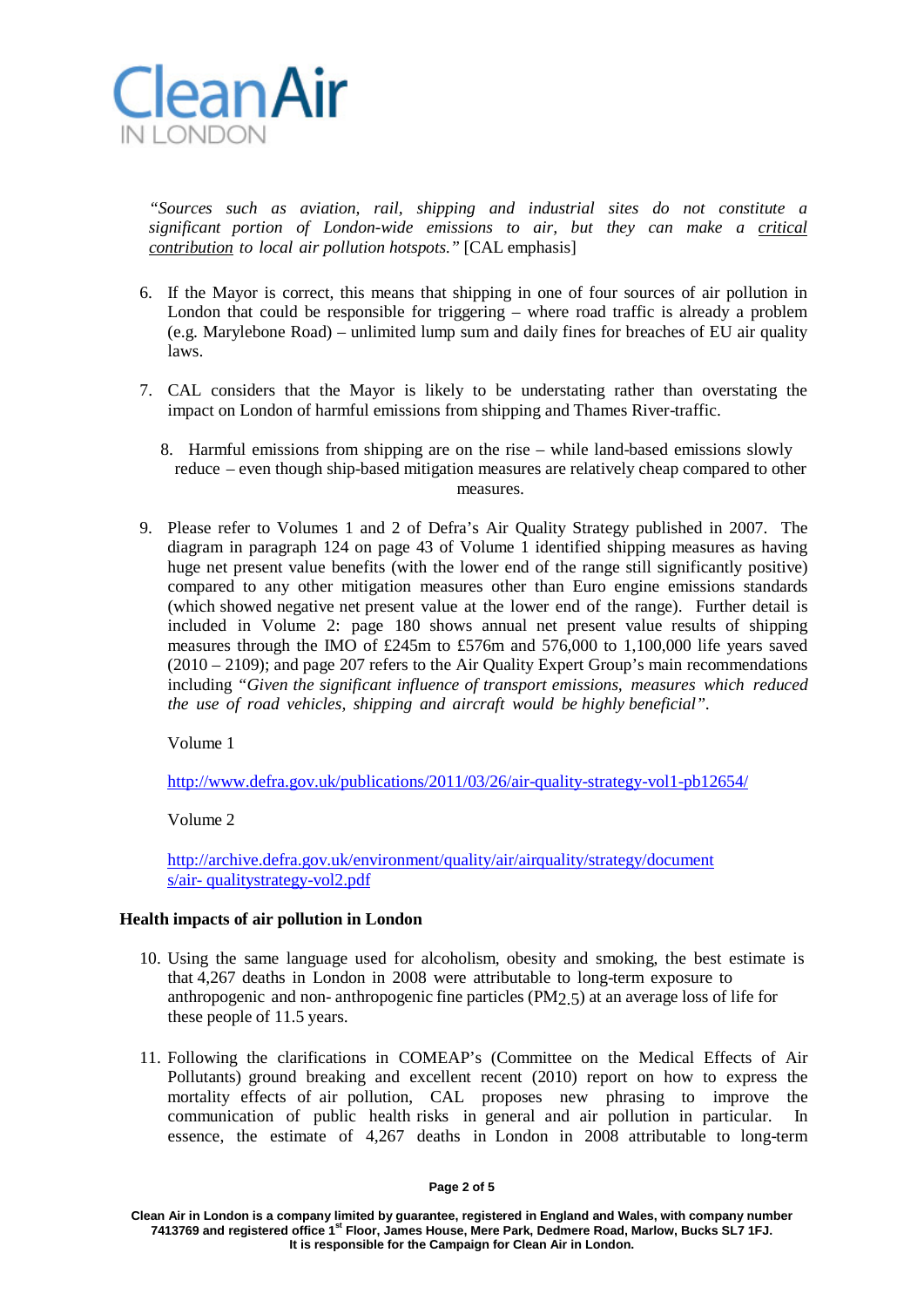

exposure to PM2.5 at an average loss of life of 11.5 years is calculated after eliminating the effect of dozens of other possible risk factors (e.g. educational status as a surrogate for income and smoking) to produce a pure number assuming air pollution is the sole cause of those deaths.

- 12. The estimate of 4,267 extra or excess deaths is a good one for comparing the effects of air pollution with the effects of other causes such as alcohol, active or passive smoking, obesity, diet etc which are including air pollution, almost certainly air pollution played some part in shortening the life of a much larger number of individuals in London. It is not possible to estimate that number reliably but given that much of the impact of air pollution on mortality is linked to cardiovascular deaths, it is more reasonable to consider that air pollution may have contributed to all 15,800 deaths due to cardiovascular causes in London [in 2009] (i.e. one in three of all deaths) at an average additional loss of life for these people of some three years (at typical ages for cardiovascular deaths e.g. 15% of which are before age 65).
- 13. Nitrogen dioxide  $(NO_2)$  is not just a molecule as the Government would like us to believe. World Health Organisation (WHO) guidelines and UK and European legal standards have always addressed exposures and health effects of individual pollutants or indicators (such as  $PM_{10}$  mass, an indicator of a complex pollution mixture with multiple sources). Achieving guideline concentrations for individual pollutants, such as  $NO<sub>2</sub>$ , may therefore bring health benefits that exceed those anticipated on the basis of estimates of a single pollutant's toxicity. London has the highest annual mean concentrations of  $NO<sub>2</sub>$  of any capital city in the EU27.  $NO<sub>2</sub>$  limit values and deadlines must be complied with in full.
- 14. Scientific research published since the Environmental Audit Committee's last inquiry into air quality has shown that those living near roads travelled by 10,000 or more vehicles per day on average could be responsible for some 15-30 per cent of all new cases of asthma in children; and of COPD (chronic obstructive pulmonary disease) and CHD (coronary heart disease) in adults 65 years of age and older. The same study further estimated that, on average for all 10 cities studied, 15-30 per cent of exacerbations of asthma in children, acute worsening of COPD and acute CHD problems are attributable to air pollution. This burden is substantially larger than previous estimates of exacerbations of chronic diseases, since it has been ignored so far that air pollution may cause the underlying disease as well. Related research indicates that associations of asthma with traffic-related pollution from nearby sources at schools were independent of estimated effects of exposures at homes. CAL has found 1,148 schools in London within 150 metres of such roads and a total of 2,270 within 400 metres.
- 15. Action must be taken urgently to protect those near living or attending school near the busiest roads. The Government must launch within weeks a massive campaign to build public understanding of the dangers of air pollution with advice on how people can protect themselves (i.e. adaptation) and reduce air pollution for themselves and others (i.e. mitigation).
- 16. We need the Government and Mayor Johnson to play their part in tackling an invisible public health crisis with as many early deaths attributable to air pollution in London in 2008 as we thought occurred during the Great Smog in 1952 (i.e. 4,267 compared to 4,075). This action must ensure full compliance with air quality laws throughout the UK.

#### **Page 3 of 5**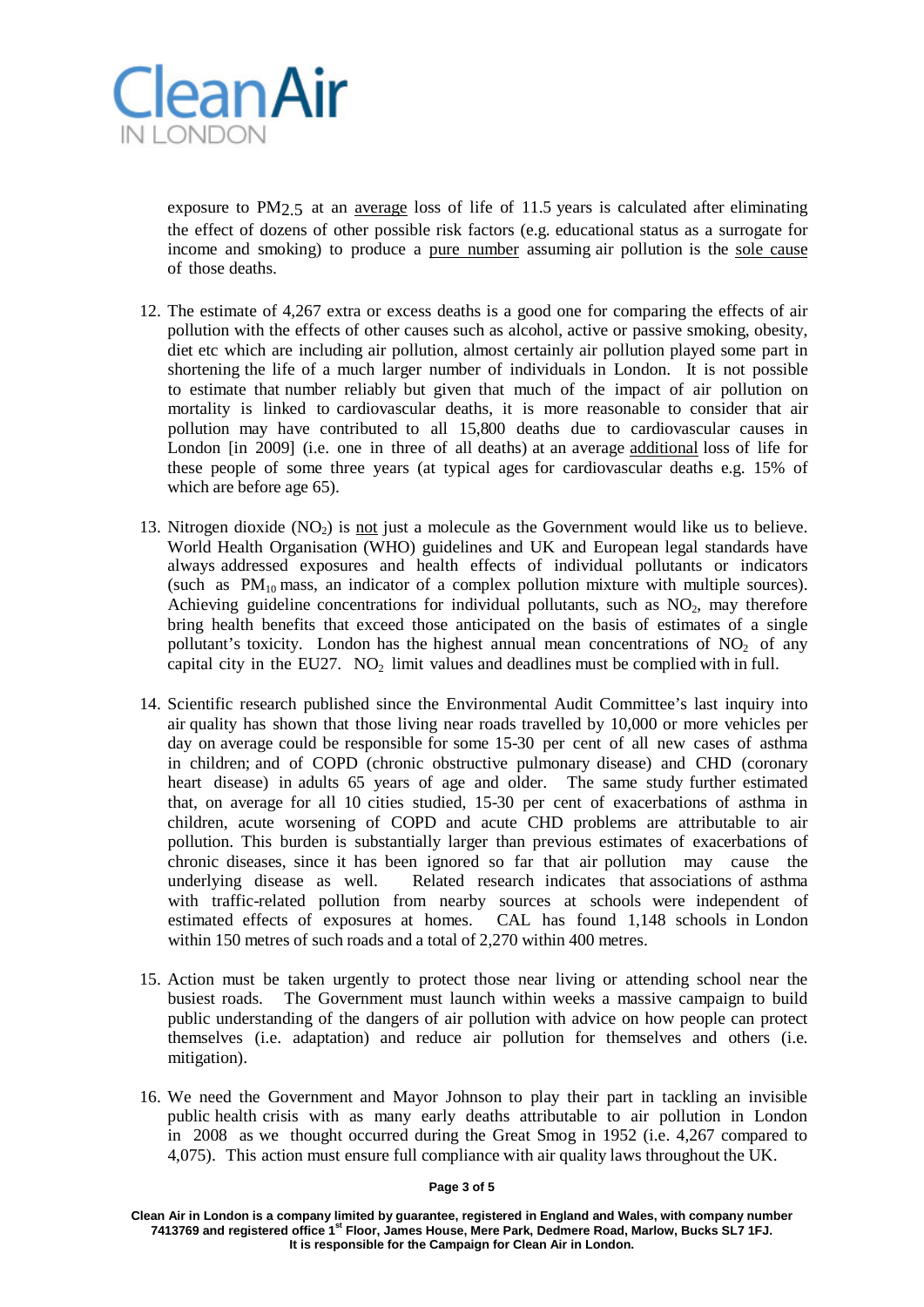

# **Legal situation**

17. The MARPOL Annex VI standards were internationally agreed and unanimously adopted by the IMO in 2008. By law they have to be implemented by all parties to the Annex in accordance with the terms of the Convention. The transposition of the standards into EU law would provide an efficient enforcement mechanism and offers a clear regulatory framework ensuring harmonized transposition of the limit values. A prompt adoption of the standards into EU legislation and a clear commitment concerning the application of the 0.5% global standard in 2020 are now necessary to provide sufficient clarity to the shipping and refinery sector when it comes to future limits and compliance dates.

## **Recommendations**

Key action to reduce shipping emissions needs to include the UK supporting:

- i. the IMO's 2008 adopted revised MARPOL Annex VI i.e. 0.1% sulphur in Sulphur Emission Control Areas (SECAs) from 2015; and 0.5% sulphur globally form 2020;
- ii. the European Commission's proposal on the revision of sulphur-in-fuels directive i.e. same standards as above plus a 0.1% passenger ship standard from 2020;
- iii. improvements in the European Commission proposal e.g. a passenger ship standard to apply from 2015 and be extended to cover also cruise ships and an extension of SECAs to cover all EU sea areas etc.;
- iv. shore-side electricity (already in several European and American ports e.g. Port of Gothenburg);
- v. London ports joining if they have not already done so good initiatives, such as the Clean North Sea Shipping (CNSS) project and the Clean Shipping Index (CSI); and
- vi. the designation of all European sea areas as NOx (i.e. oxides of nitrogen) emission control areas (NECAs) where stricter NOx emission standards would apply. This should extend to the European Commission considering regional measures for controlling NOx emissions from the existing fleet as it will take 30 years for the MARPOL provisions to take full effect and in the meantime the harmful effects of shipping NOx will continue to grow.
	- 18. In CAL's view, the first priority should be support for the European Commission's proposal on the revision of the sulphur-in-fuels directive, in particular the 0.1% sulphur limit in SECAs as of 2015 and the 0.5% sulphur limit in 2020.
	- 19. In this regard, CAL urges you to note statements by the Commission in 2008 when the air quality directive was adopted. In essence it said that emission reduction at source is important and that the Commission will adopt a number of laws that should help cities and 'non-attainment areas' in meeting the standards.
	- 20. Here are some excerpts from the text of the European Commission's declaration:
		- i. "The Commission takes note of the text adopted by the Council and the European Parliament for the Directive on ambient air quality and cleaner air for Europe. In particular, the Commission notes the importance attributed by the European Parliament and the Member States in Article 22(4) and recital 16 to Community measures for the abatement of air pollutant emissions at source."

### **Page 4 of 5**